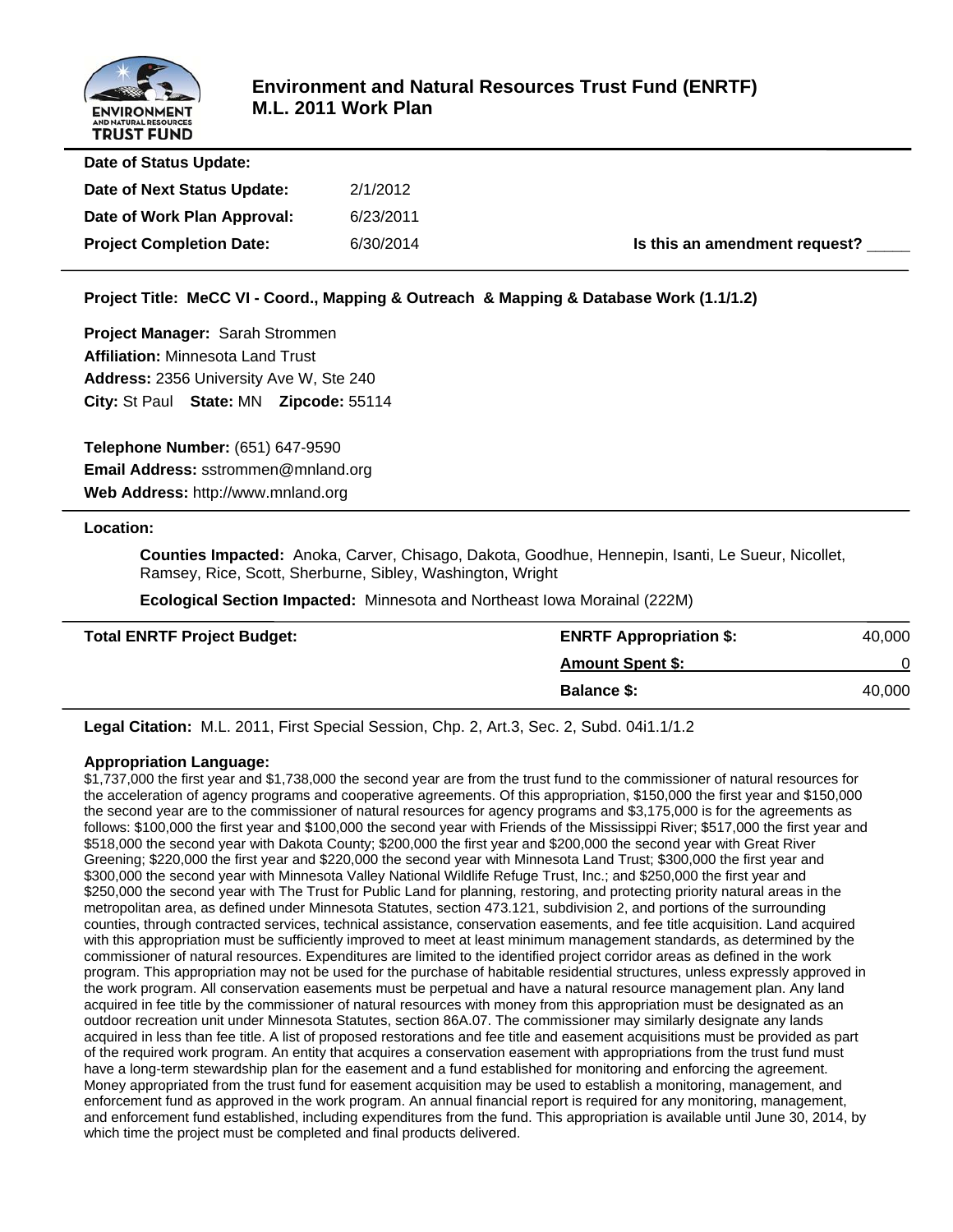# **I. PROJECT TITLE:** MeCC VI – 1.1 Coordination, Mapping and Outreach and 1.2 Mapping and Database Work

# **II. PROJECT SUMMARY:**

The Metro Conservation Corridors (MeCC) Partnership accelerates protection and restoration of remaining high-quality natural lands in the greater Twin Cities metropolitan area by strategically coordinating and focusing conservation efforts within a connected network of critical lands. This corridor network stretches from the area's urban core to its rural perimeter, including portions of 16 counties.

Our projects and activities take place within science-based corridors and are guided by the Minnesota Statewide Conservation and Preservation Plan, Minnesota's Comprehensive Wildlife Conservation Strategy, as well as numerous local and resource-specific plans. This project addresses several recommendations of the Statewide Conservation and Preservation Plan:

- Protect priority land habitats
- Protect critical shorelands of streams and lakes
- Restore land, wetlands, and wetland-associated watersheds
- Improve connectivity and access to outdoor recreation

Activity 1 of this project provides coordination and leadership for the partnership by Minnesota Land Trust staff. Activity 2 of the project brings improved prioritization through enhanced data base development and mapping of the corridors by DNR staff.

# **III. PROJECT STATUS UPDATES:**

## **Project Status as of February 1, 2012:**

**Project Status as of August 1, 2012:**

**Project Status as of February 1, 2013:**

# **IV. PROJECT ACTIVITIES AND OUTCOMES:**

**ACTIVITY 1:** Partnership Coordination, Mapping and Outreach

## **Description:**

The Minnesota Land Trust will provide coordination and leadership by convening and facilitating meetings, providing support to partners, compiling overall reports and accomplishments, and guiding strategic outreach and implementation efforts.

| <b>Summary Budget Information for Activity 1:</b> | <b>ENRTF Budget: \$20,000</b> |  |
|---------------------------------------------------|-------------------------------|--|
|                                                   |                               |  |

**Amount Spent: \$ 0** 

**Balance: \$ 20,000** 

#### **Activity Completion Date:**

| <b>Outcome</b>                                                     | <b>Completion</b> | <b>Budget</b>          |
|--------------------------------------------------------------------|-------------------|------------------------|
|                                                                    | <b>Date</b>       |                        |
| 1. Convene and facilitate quarterly meetings of the partnership to | June 30, 2013     | $\frac{1}{2}$ \$ 7,500 |
| share information and coordinate work                              |                   |                        |
| 2. Compile and submit overall partnership reports twice yearly     | June 30, 2013     | \$7,500                |
| 3. Conduct outreach to local communities and landowners with       | June 30, 2013     | \$5,000                |
| number of activities and target audiences                          |                   |                        |

## **Activity Status as of February 1, 2012:**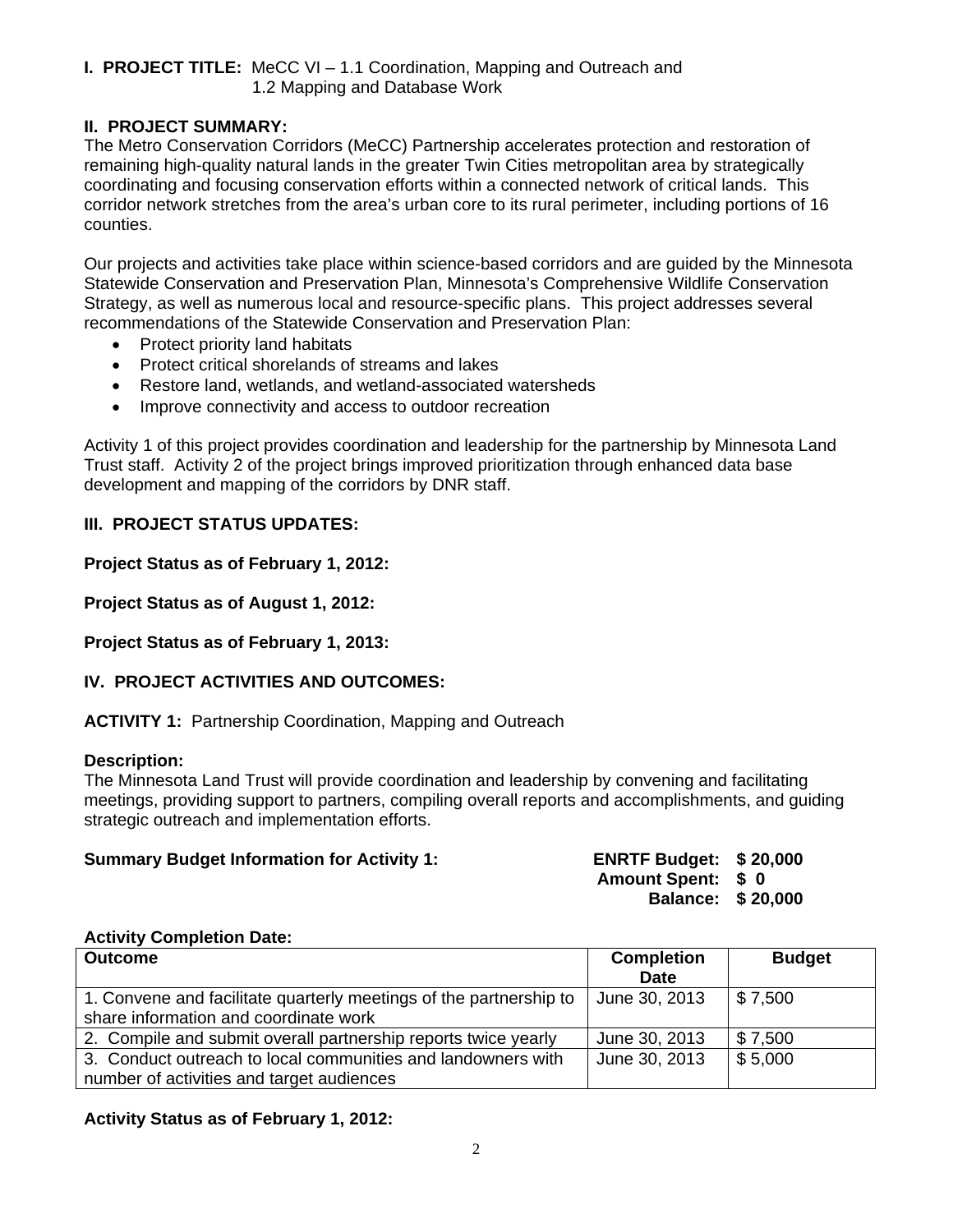# **Activity Status as of August 1, 2012:**

**Activity Status as of February 1, 2013:**

**Final Report Summary:**

**ACTIVITY 2:** Partnership Mapping and Database Management

#### **Description:**

DNR Management Information Services (MIS) staff will provide management of and updates to the GIS-based database developed to track MeCC projects as well as mapping needs of the partnership.

# **Summary Budget Information for Activity 2: ENRTF Budget: \$ 20,000**

**Amount Spent: \$ 0 Balance: \$ 20,000** 

#### **Activity Completion Date:**

| <b>Outcome</b>                                              | <b>Completion</b><br>Date | <b>Budget</b> |
|-------------------------------------------------------------|---------------------------|---------------|
| Maintain current records of accomplishments in the database | June 30, 2013             | \$20,000      |

**Activity Status as of February 1, 2012:**

**Activity Status as of August 1, 2012:**

**Activity Status as of February 1, 2013:**

**Final Report Summary:**

## **V. DISSEMINATION:**

## **Description:**

The Metro Conservation Corridors partnership will periodically distribute information about the program and accomplishments through the various communication methods of our partner organizations and as we conduct coordinated outreach efforts. As projects are completed, the partners involved will publicize accomplishments through press releases and organization newsletters and websites. The MeCC database includes a public web-based map that displays accomplishments. Additionally, the partnership plans to update the MeCC section on the DNR's website.

**Status as of February 1, 2012:** 

**Status as of August 1, 2012:**

**Status as of February 1, 2013:**

**Final Report Summary:**

## **VI. PROJECT BUDGET SUMMARY:**

## **A. ENRTF Budget:**

| <b>Budget Category</b>    | \$ Amount       | <b>Explanation</b>                                 |  |  |  |  |
|---------------------------|-----------------|----------------------------------------------------|--|--|--|--|
| Personnel: Minnesota Land | <b>S</b> 20,000 | MLT staff expenses including salaries and benefits |  |  |  |  |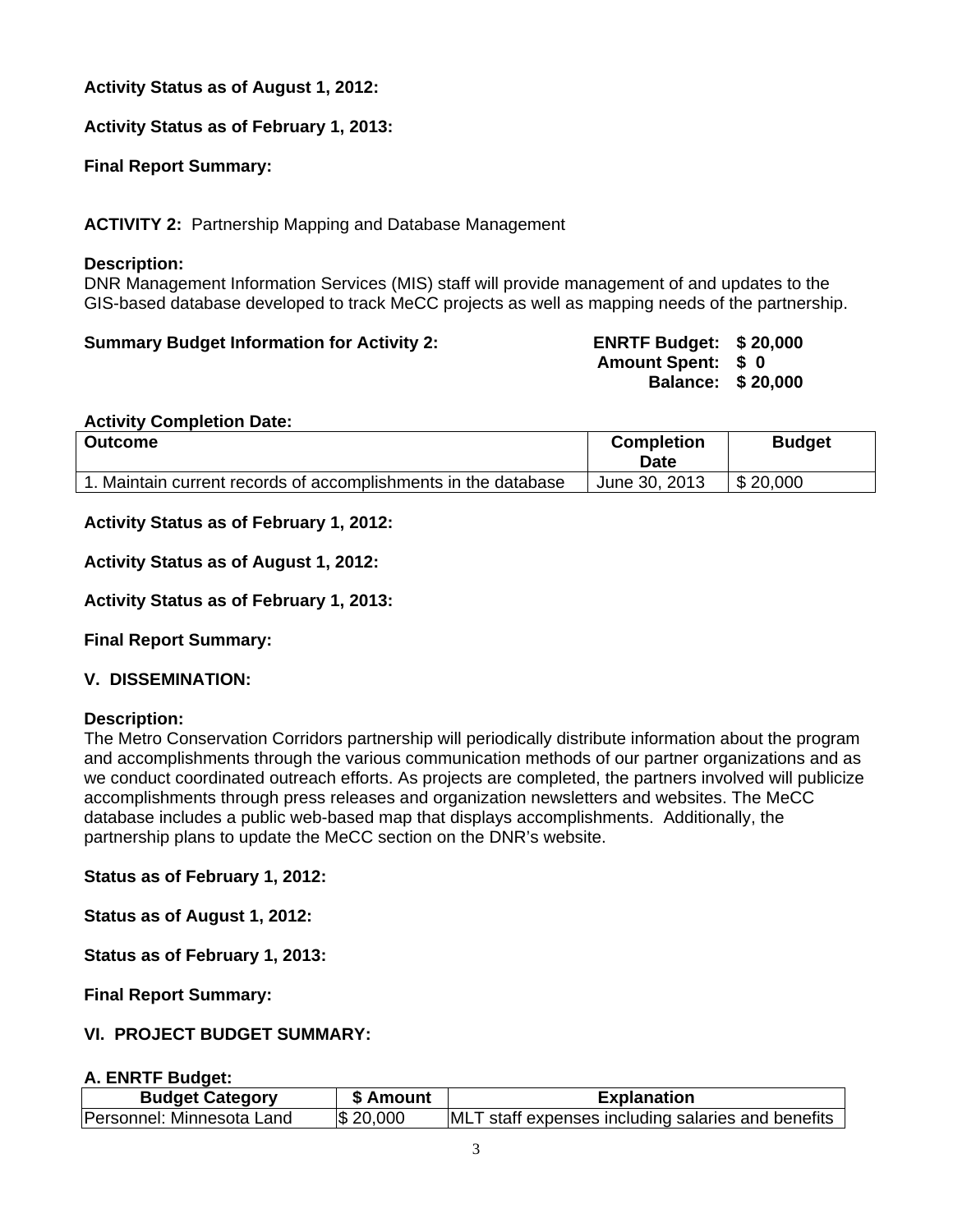| Trust                               |          | (FICA, FUTA, SUI, worker's comp health insurance,<br>$ 401$ (k), etc.) to manage and coordinate the<br>program for two years. |
|-------------------------------------|----------|-------------------------------------------------------------------------------------------------------------------------------|
| <b>Personnel: DNR</b>               | \$20,000 | DNR staff to manage mapping and database for<br>two years.                                                                    |
| <b>TOTAL ENRTF BUDGET: \$40,000</b> |          |                                                                                                                               |

**Explanation of Use of Classified Staff:** Work by DNR on this grant is done by positions that are either partially or wholly funded through a Professional Services arrangement. This is the standard way that the IT section operates and provides programming and database services to DNR divisions, bureaus and external partners.

# **Explanation of Capital Expenditures Greater Than \$3,500:** N/A

# **Number of Full-time Equivalent (FTE) funded with this ENRTF appropriation:** 0.2 FTE for 2 years

# **B. Other Funds:** N/A

# **VII. PROJECT STRATEGY:**

## **A. Project Partners:**

The Land Trust and DNR are the only entities receiving funds for coordination and mapping, however, work is coordinated with other Metro Conservation Corridors partners (please see the overall work plan for list of project partners).

## **B. Project Impact and Long-term Strategy:**

This project advances the long-term strategy of the Metro Conservation Corridors, initiated in partnership with the LCCMR in 2003 to accelerate the protection and restoration of critical habitat in the greater Twin Cities metropolitan area. Progress towards this long-term strategy is ongoing, and MeCC will continue its work as long as urbanization and fragmentation continue to threaten critical habitat.

## **C. Spending History:**

| <b>Funding Source</b> | M.L. 2005  | M.L. 2007      | M.L. 2008      | M.L. 2009 | M.L. 2010 |
|-----------------------|------------|----------------|----------------|-----------|-----------|
|                       | or         | Οľ             |                | Οľ        | or        |
|                       | FY 2006-07 | <b>FY 2008</b> | <b>FY 2009</b> | FY 2010   | FY 2011   |
| ENRTF – MeCC          |            | \$24,800       | \$50,000       | \$100,000 | \$0       |

## **VIII. ACQUISITION/RESTORATION LIST:** N/A

**IX. MAP(S):** N/A

## **X. RESEARCH ADDENDUM:** N/A

## **XI. REPORTING REQUIREMENTS:**

Periodic work plan status update reports will be submitted no later than February 1, 2012, August 1, 2012, and February 1, 2013. A final report and associated products will be submitted by August 1, 2013 as requested by the LCCMR.